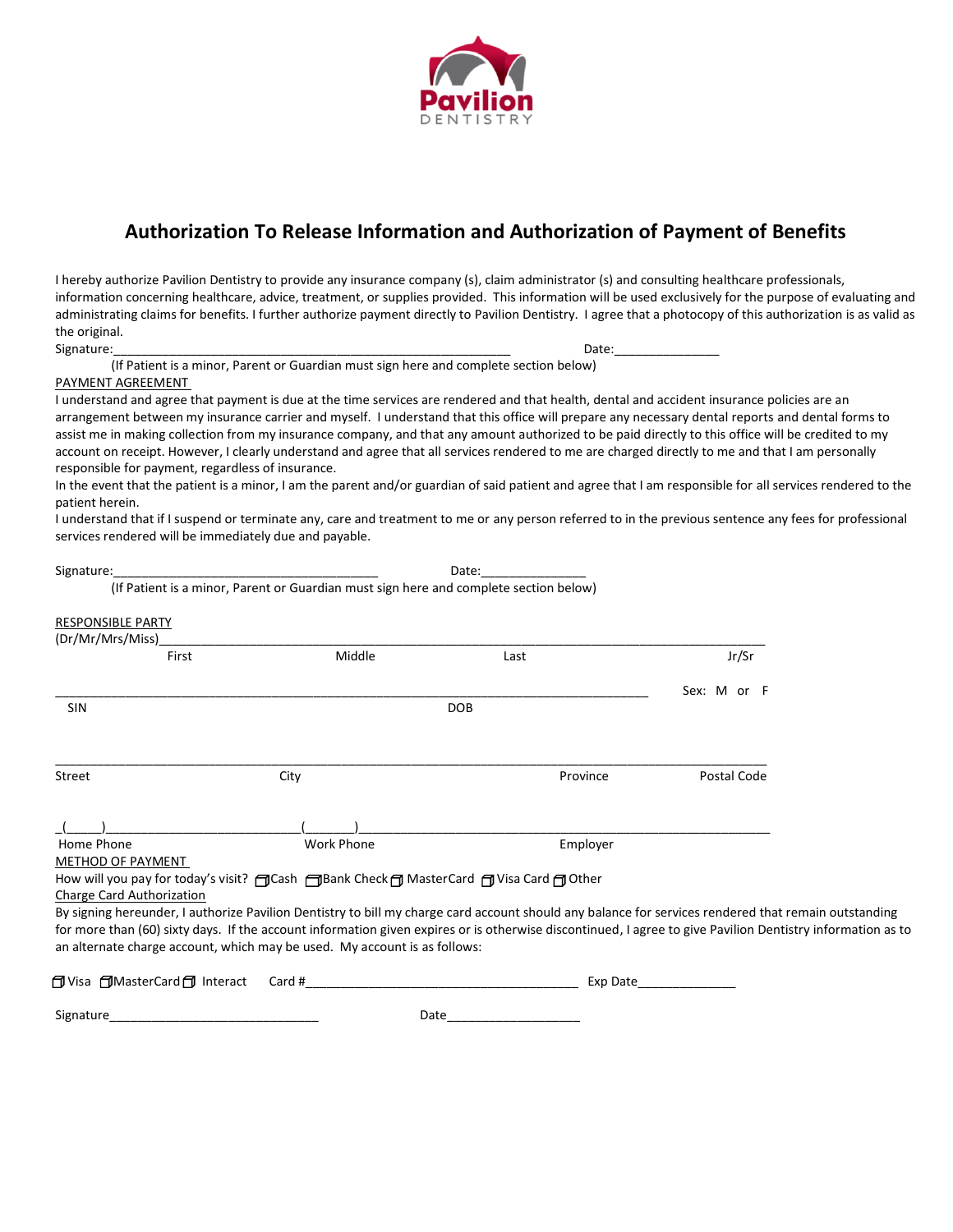

## **PATIENT CONSENT FORM FOR COLLECTION, USE AND DISCLOSURE OF PERSONAL INFORMATION**

Privacy of your personal information is an important part of our office, just as providing you with quality dental care. We understand the importance of protecting your personal information and we are committed to collecting, using, and disclosing your personal information responsibly. We also try to be as open and as transparent as possible about the way we handle your personal information. It is VERY important to us to provide this service to all of our patients. In this dental office, the dental centre manager acts as the privacy information officer. All team members who have come in contact with your personal information are aware of the sensitive nature of the information that you have disclosed to us. They are all trained in the appropriate uses and protection of your information. Here is an outlined policy that our office follows to ensure you that:

- Only necessary information is collected about you
- We only share your information with your consent
- Storage, retention, and proper destruction of your personal information complies with the existing legislation and privacy protection protocols
- Our privacy protocols comply with privacy legislation, standards of our regulatory body, the Royal College of Dental Surgeons of Ontario, and the law.

Please do not hesitate to discuss our policies with me or any member of our office staff and be assured that every team member in our office is committed to ensuring that you receive the best quality dental care.

### **HOW OUR OFFICE COLLECTS, USES AND DISCLOSES PATIENTS' PERSONAL INFORMATION**

Our office understands the importance of protecting your personal information. To help you understand how we are doing that, we have outlined here how our office is using and disclosing your information. This office will collect and use and disclose information about you for the following purposes:

- To deliver safe and efficient patient care
- To identify and to ensure continuous high-quality service
- To access your health needs
- To advise you of treatment options
- To establish and maintain communication with you
- To enable us to contact you
- To offer and provide treatment, care and services in relationship to the oral and maxillofacial complex and dental care generally
- To communicate with other treating healthcare providers, including specialists and general dentists who are referring dentists and/or peripheral dentists
- To allow us to maintain communication and contact with you to distribute health-care information and to book and confirm appointments
- To allow us to effectively follow-up for treatment, care and billing
- For teaching and demonstrating purposes on an anonymous basis
- To complete and submit dental claims and estimates for third party adjudication and payment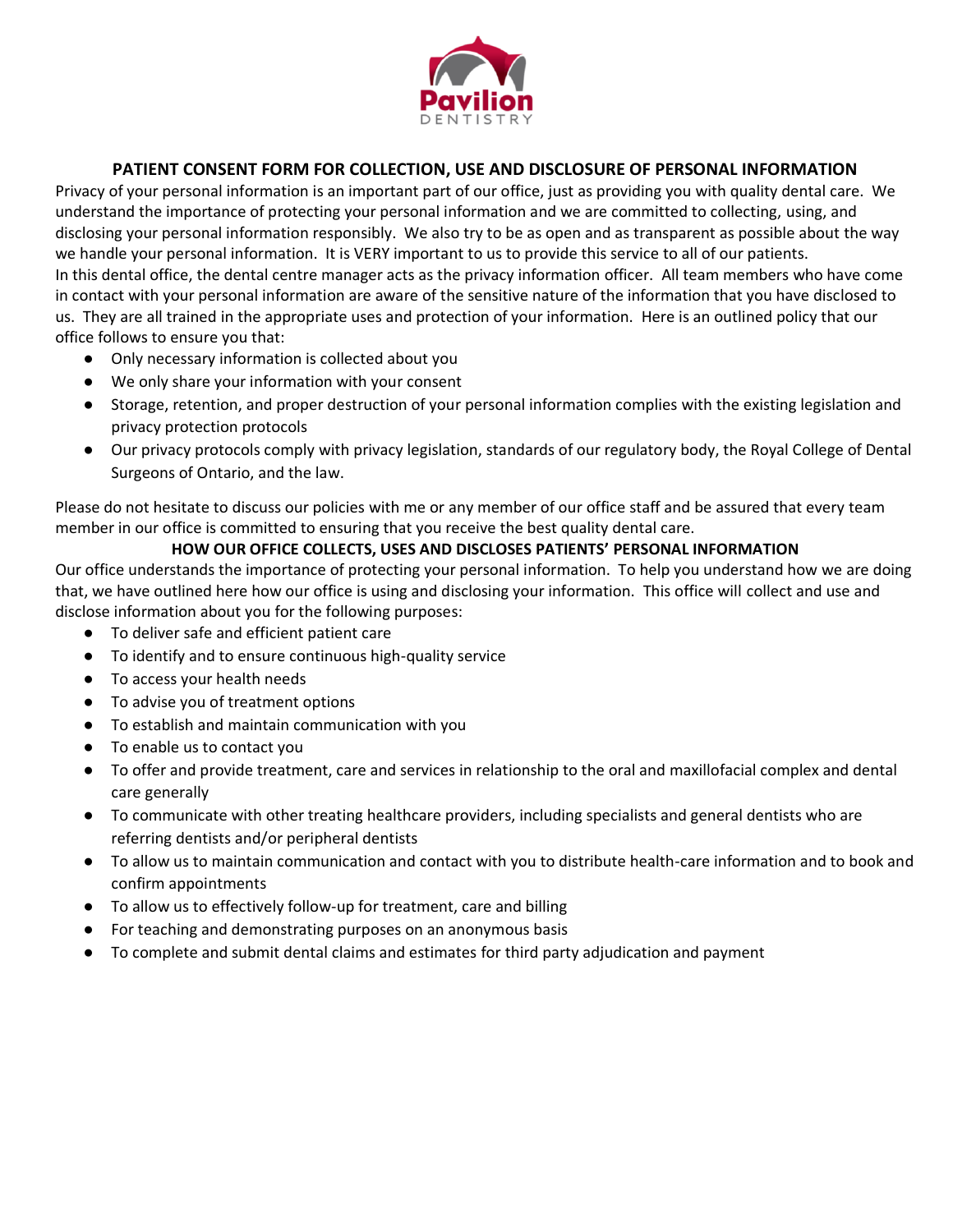

- To comply with legal and regulatory requirements, including the delivery of patient's charts and records to the Royal College of Dental Surgeons of Ontario in a timely fashion, when required, according to the provisions of the Regulated Health Professions Act
- To comply with agreements/undertakings entered into voluntarily by the member with the patients' charts and records to the College in a timely fashion for regulatory and monitoring purposes
- To permit potential purchasers, practice brokers or advisors to evaluate the dental practice
- To allow potential purchasers, practice brokers or advisors to conduct an audit in preparation for a practice sale
- To deliver your charts and records to the dentist's insurance carrier to enable the insurance company to assess liability and quantify damages if any should occur
- To prepare materials for the Health Professions Appeal and Review Board (HPARB)
- To invoice for goods and services
- To process credit card, cash and personal cheque payments
- To collect unpaid accounts
- To assist this office to comply with all regulatory requirements
- To comply generally with the law

By signing this consent section of this patient consent form, you agree that you have given your informed consent to the collection, use and/or disclosure of your personal information for the purposes that are listed. If a new purpose arises for the use and/or disclosure of your personal information, we will seek your approval in advance.

Your information may be accessed by regulatory authorities under the terms of the Regulated Health Professions Act (RHPA) for the purposes of the Royal College of Dental Surgeons of Ontario fulfilling its mandate under the RHPA, and for the defense of a legal issue.

Our office will not under any conditions supply your insurer with your confidential medical history. In the event this kind of request is made, we will forward the information directly to you for review, and for your specific consent.

When unusual requests are received, we will contact you for your permission to release the necessary information. We may also advise you if such a release is inappropriate. You may withdraw your consent for the use or disclosure of your personal information, and we will explain the ramifications of that decision, and the process.

## **PATIENT CONSENT**

I have reviewed the above information that explains how Pavilion Dentistry will use my personal information and the steps that Pavilion Dentistry is taking to protect all of my personal information. I agree that PAVILION DENTISTRY can collect, use and disclose personal information as set above in the information about Pavilion Dentistry's privacy policies.

Signature **Print Name** 

\_\_\_\_\_\_\_\_\_\_\_\_\_\_\_\_\_\_\_\_\_\_\_\_\_\_\_\_\_\_\_\_\_\_ \_\_\_\_\_\_\_\_\_\_\_\_\_\_\_\_\_\_\_\_\_\_\_\_\_\_\_\_\_\_\_\_\_\_\_\_

\_\_\_\_\_\_\_\_\_\_\_\_\_\_\_\_\_\_\_\_\_\_\_\_\_\_\_\_\_\_\_\_\_\_\_ \_\_\_\_\_\_\_\_\_\_\_\_\_\_\_\_\_\_\_\_\_\_\_\_\_\_\_\_\_\_\_\_\_\_\_\_

Date **Signature of Witness**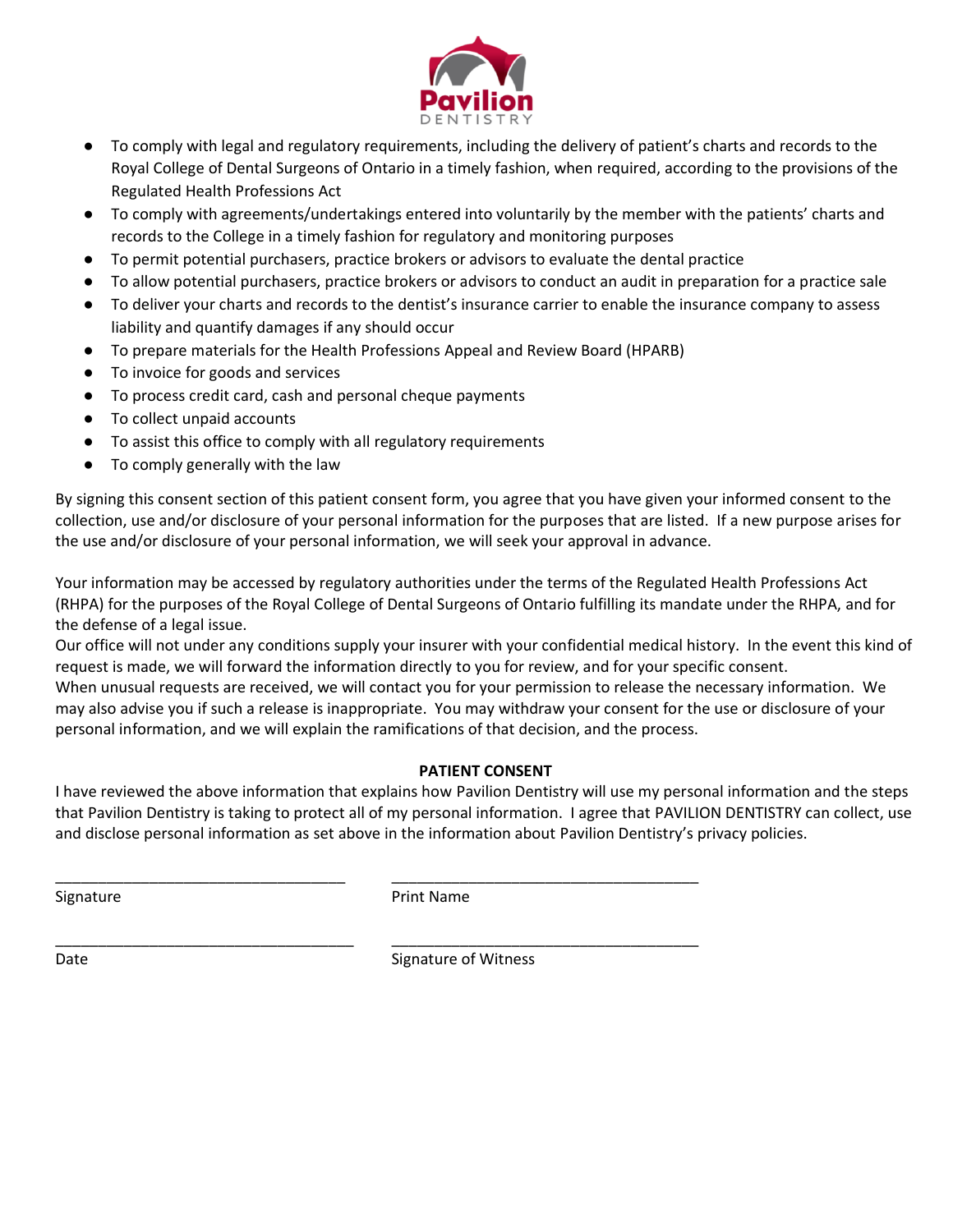

## **CONSENT TO THE ADMINISTRATION OF LOCAL ANESTHETIC BY INJECTION**

Any administration of local anesthetic by injection carries a risk of complications occurring. The following is a list of SOME of the most common OR most serious complications to occur in conjunction with any injection of local anesthetic:

- bleeding
- bruising
- infection
- swelling
- needle breakage
- soft tissue injury
- syncope (fainting)
- allergic reaction (mild or severe)

\_\_\_\_\_\_\_\_\_\_\_\_\_\_\_\_\_\_\_\_\_\_\_\_\_\_\_\_\_\_\_\_\_\_\_\_\_\_

- intravascular injection
- more rarely; nerve damage resulting in areas of numbness, tingling or burning or other reduced/altered sensation (anesthesia/paresthesia). These can be temporary or permanent and involve any area of the head and neck including but not limited to the tongue, lips, cheeks, chin, neck, and face.

I understand that the alternatives to the use of local anesthetic are a general anesthetic or not using any anesthetic.

I have discussed all of the above with the doctor and have had all of my questions answered to my satisfaction.

Patient/parent/guardian Witness

\_\_\_\_\_\_\_\_\_\_\_\_\_\_\_\_\_\_\_\_\_\_\_\_\_\_\_\_\_\_\_\_\_\_\_\_\_\_ \_\_\_\_\_\_\_\_\_\_\_\_\_\_\_\_\_\_\_\_\_\_\_\_\_\_\_\_\_\_\_\_\_

Date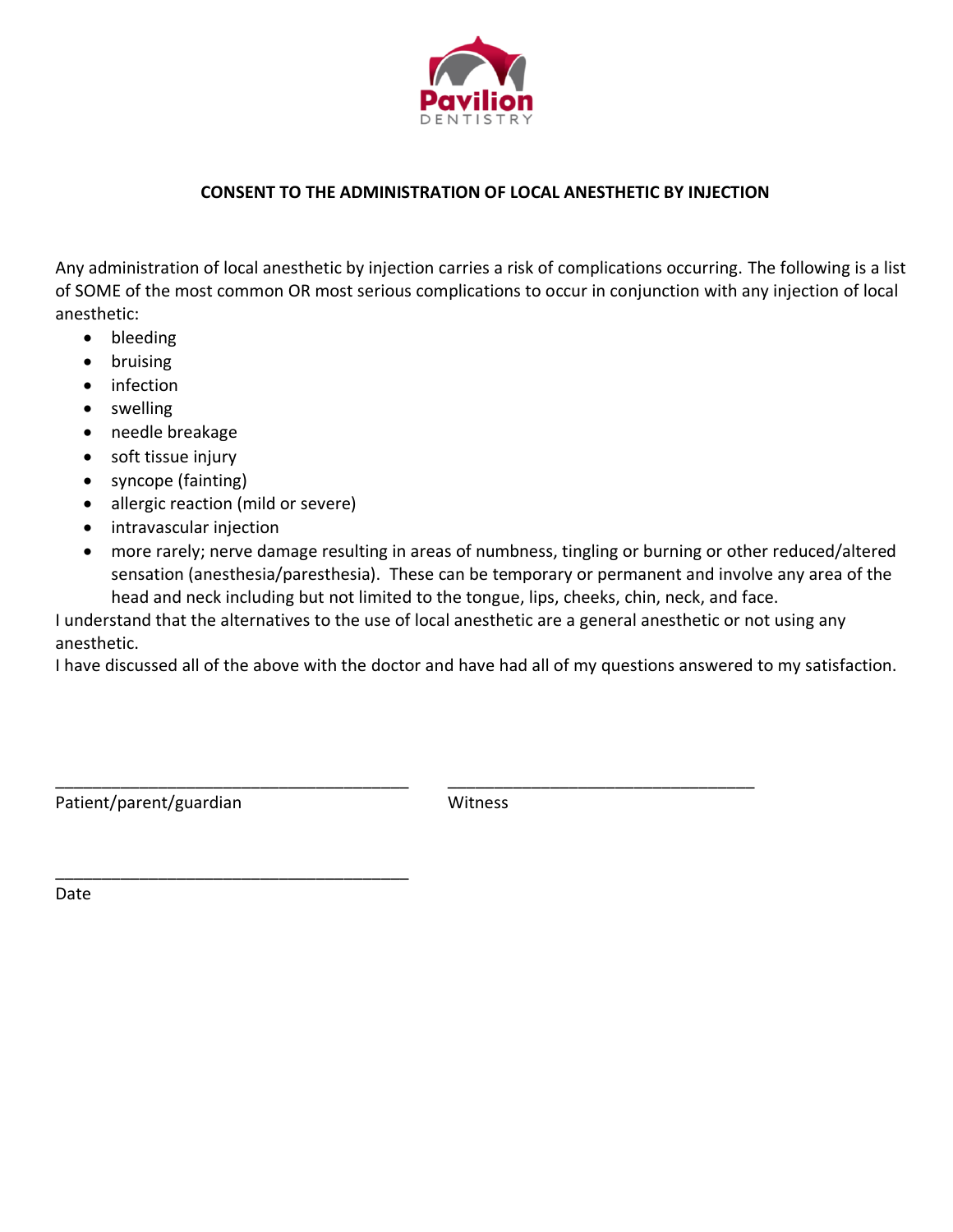

### **MEDICAL, DENTAL AND HEALTH HISTORY**

The information that is requested on this questionnaire, dental history is essential to providing you with the highest standard of dental care. The protection and privacy of your personal information is important to our office, and we are committed to collecting, using and disclosing this information responsibly.

# **PLEASE PRINT**

## **REGISTRATION INFORMATION**

| The Patient is an: Adult_______Child_______Adult Under Guardianship________Name of Guardian: _________________                         |                                                                                                                      |  |  |  |  |
|----------------------------------------------------------------------------------------------------------------------------------------|----------------------------------------------------------------------------------------------------------------------|--|--|--|--|
|                                                                                                                                        |                                                                                                                      |  |  |  |  |
|                                                                                                                                        |                                                                                                                      |  |  |  |  |
|                                                                                                                                        |                                                                                                                      |  |  |  |  |
|                                                                                                                                        | Home / Cell / Business (Circle One)                                                                                  |  |  |  |  |
|                                                                                                                                        |                                                                                                                      |  |  |  |  |
| Are Other Family Members Patients at Our Office? Yes Mames: Names:                                                                     |                                                                                                                      |  |  |  |  |
| Reason for Today's Visit: Examination_______________Emergency___________Other ________________________________                         |                                                                                                                      |  |  |  |  |
| <b>MEDICAL PRIORITY</b>                                                                                                                |                                                                                                                      |  |  |  |  |
|                                                                                                                                        |                                                                                                                      |  |  |  |  |
|                                                                                                                                        |                                                                                                                      |  |  |  |  |
|                                                                                                                                        |                                                                                                                      |  |  |  |  |
|                                                                                                                                        |                                                                                                                      |  |  |  |  |
| <b>DENTAL INFORMATION</b>                                                                                                              |                                                                                                                      |  |  |  |  |
| Have You Been Advised to Take Antibiotics Before a Dental Appointment? Yes_____No_____<br>Have You Ever Had Any of the Following:      |                                                                                                                      |  |  |  |  |
| Periodontal Treatment? (Treatment of the Gums) Yes No<br>$\bullet$                                                                     |                                                                                                                      |  |  |  |  |
| Orthodontic Treatment? (To Straighten or Realign Teeth) Yes _____ No______<br>$\bullet$                                                |                                                                                                                      |  |  |  |  |
| A Bite Plate or Other Appliance/Denture? Yes _____ No<br>$\bullet$                                                                     |                                                                                                                      |  |  |  |  |
|                                                                                                                                        | Oral Surgery? (Surgery in or About the Mouth/Jaw Joint, or Implant in One or Both of Your Jaw Joints) Yes____No____  |  |  |  |  |
| If You Answered 'Yes' to Any of the Last Questions, Who Performed the Surgery?<br>The Surgery Press and Many Director of New York 2014 |                                                                                                                      |  |  |  |  |
| Are Any of Your Teeth Sensitive to Hot, Cold, Sweets or Pressure? Yes_____No_____                                                      |                                                                                                                      |  |  |  |  |
| Do You Have Emotional Concerns About Having Dental Treatment? Yes                                                                      | No.                                                                                                                  |  |  |  |  |
| Have You Ever Had an Upsetting Experience in a Dental Office, or Any Complications During a Dental Treatment? Yes_<br>No               | No.                                                                                                                  |  |  |  |  |
| Would You Like Whiter Teeth? Yes<br>What Do You Like Most About Your Smile? _____                                                      | <u> 1980 - Johann Barn, mars ann an t-Amhain Aonaich an t-Aonaich an t-Aonaich ann an t-Aonaich ann an t-Aonaich</u> |  |  |  |  |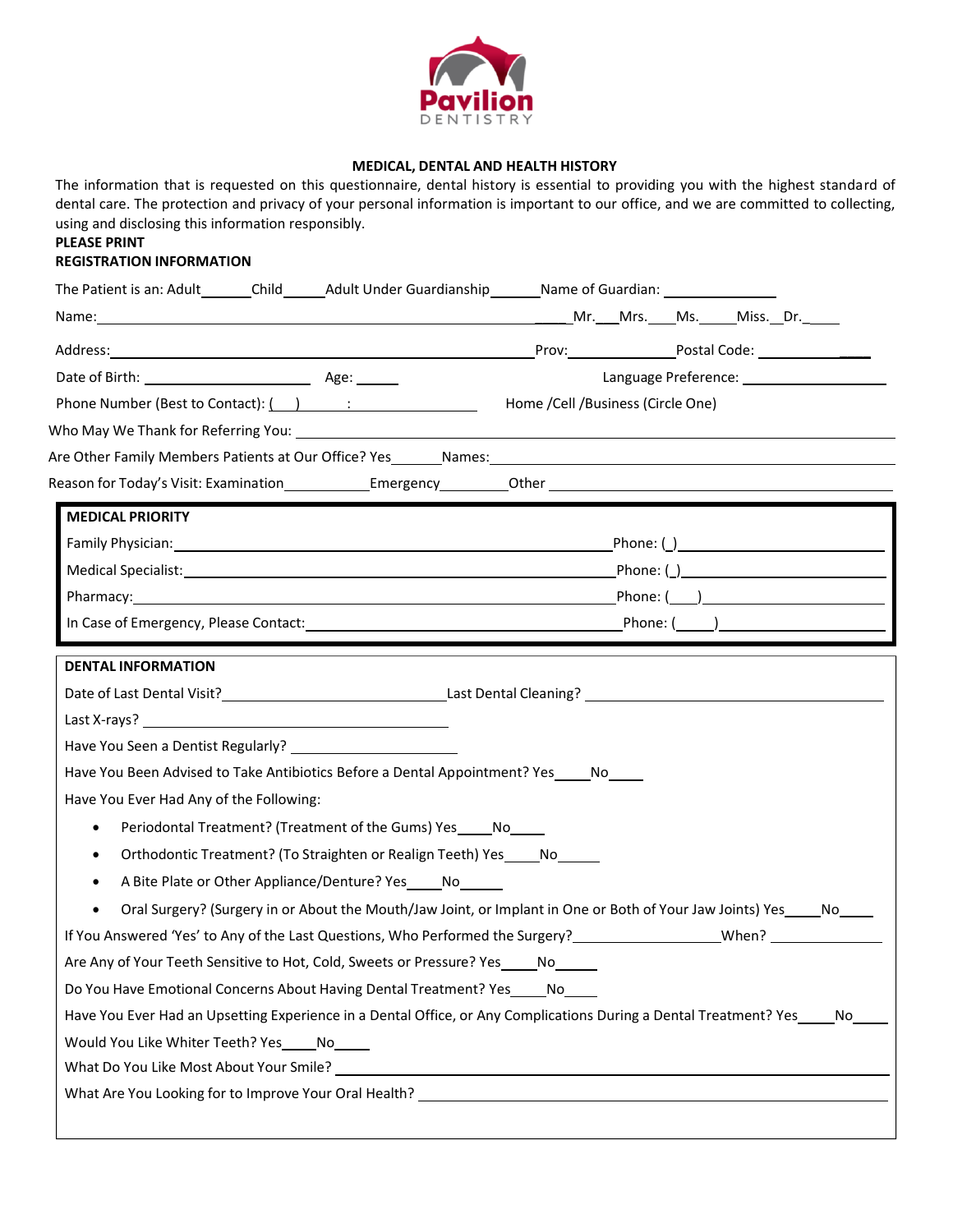